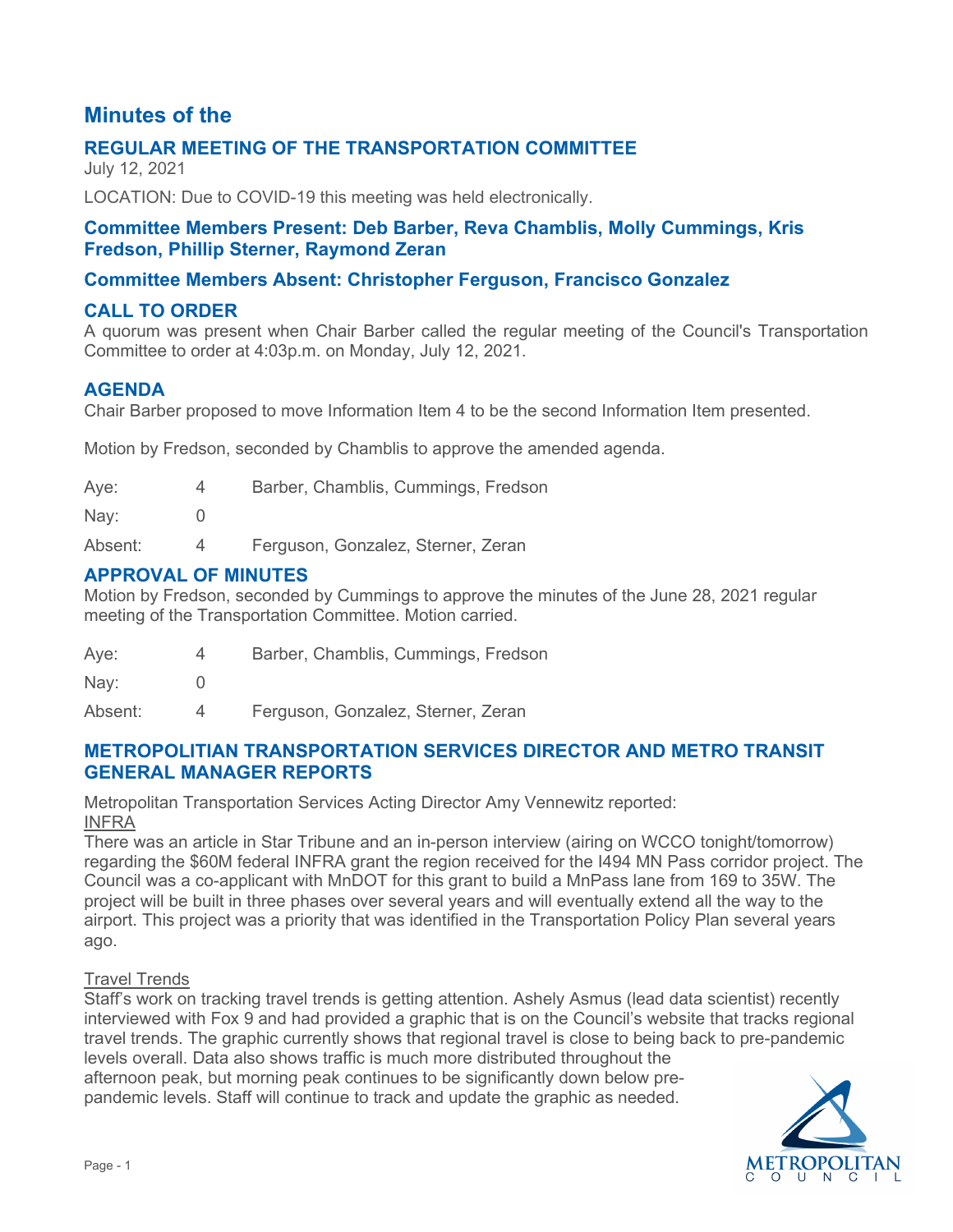Metro Transit General Manager Wes Kooistra reported:

**One Day Hiring Event** 

Staff continues to work hard to recruit operators and will hold another 1-day hiring event this weekend (Saturday, July 17th from 9:00 – 12:00pm). Council members are encouraged to share this information with people and organizations who might help get the word out. A flyer for Saturday's event was attached to today's Daily Report.

# **BUSINESS**

#### **Consent Items:**

There were no items on the consent agenda.

#### **Non-Consent Items:**

1. **2021-172:** Southwest Light Rail Transit (Green Line Extension) SEH Contract Amendment No. 3 for Construction Monitoring for Contaminated Materials, Contract 16P298

Metro Transit SWLRT Project Director Jim Alexander presented this item. There were no questions or comments from Council members.

Motion by Cummings, seconded by Fredson:

That the Metropolitan Council authorize the Regional Administrator to negotiate and execute Amendment No. 3 to Contract 16P298 with Short Elliot Hendrickson Inc. (SEH) for Construction Monitoring for Contaminated Materials to add \$3,116,522 for a total contract amount of \$6,115,508.

Motion carried. Hearing no objection, Chair Barber stated this item could proceed as Consent to Council.

| Aye:          | Barber, Chamblis, Cummings, Fredson |
|---------------|-------------------------------------|
| $\text{Nav:}$ |                                     |
| Absent:       | Ferguson, Gonzalez, Sterner, Zeran  |

### **INFORMATION**

1. Transportation Equity Working Definition

Metropolitan Transportation Services Senior Planner Heidi Schallberg introduced Abdullahi Abdulle and Hally Tuner from MnDOT who presented this item. Chair Barber wanted to know what the Council's EAC feedback was. Tuner responded that the following were mentioned: the word fair seems out of place, what does the word burden mean, we don't always talk about how we serve our communities once projects are built and support on acknowledging historical harms. Chamblis agreed with the EAC feedback and suggested replacing 'burden' with 'investments' and making 'fair' more specific to the goal you are trying to achieve as fair is often subjective and difficult to measure. Tuner and Abdulle asked that Council members provide any additional feedback to them.

2. Emerging from the Pandemic a Stronger & Better Transit System Part 1

Metro Transit General Manager Wes Kooistra, Analytics and Research Manager Eric Lind, Acting Deputy General Manager/Chief Operating Officer Brian Funk and Service Development Director Adam Harrington presented this item. Fredson questioned if we asked customers why they haven't returned to transit and what period of time might be needed before making any drastic changes to service. Lind responded that the survey did ask about safety and responses included dimensions of COVID and safety/security and that Metro Transit if focused on a safe trip for customers, but the focus of the data dive was more specific to structural. Lind continued that we know we will get a bump in ridership after Labor Day due to college related travel and high school service, but we know a lot of people are